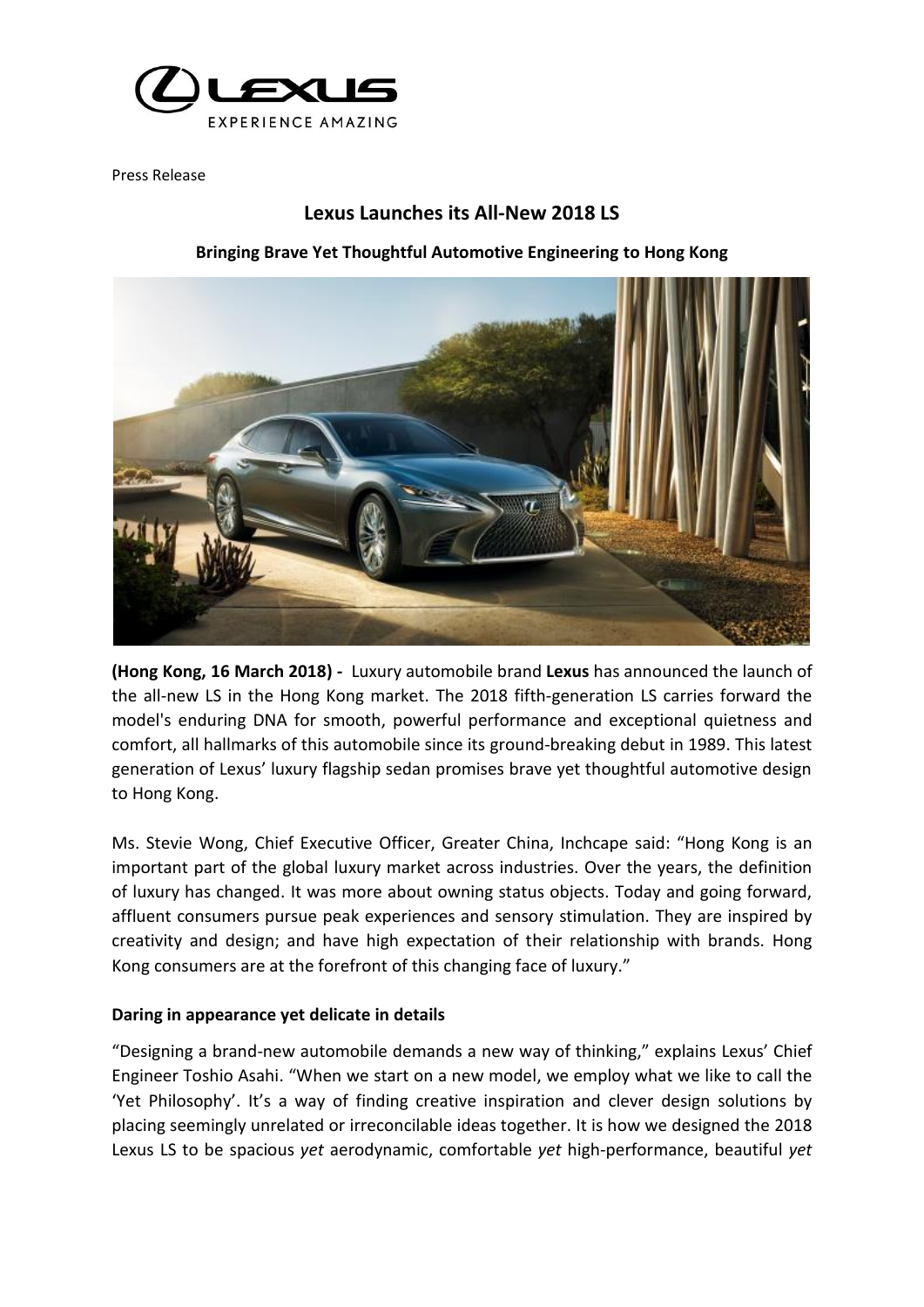

functional. It speaks of our uncompromising drive for quality and our obsession with detail. We have challenged to develop this car with a strongest passion for relentless of perfection."

With this 'Yet Philosophy' in mind, Toshio Asahi and his team sought to distil the essence of the Lexus LS down to two key concepts: 'Brave yet Thoughtful'.

'Brave' embodies the automobile's sensual, aggressive, forward-thinking stylings. Graceful, aerodynamic lines create a daring, coupe-like silhouette that sets the new LS apart from other four-door sedans, while a low centre of gravity and 20" alloy wheels create a visually striking stance. The front of the all new LS displays a highly spatial form resulting from a low hood height and accentuated fenders. An elaborate yet powerful Spindle Grille expresses the dignity of a flagship model. The rear features a continuous form that envelops from the sides and expresses unconstraint, while a sense of width is highlighted by an overall spindle theme centered on the rear combination lamps. Additionally, flush-surface windows, create a smoother, sleeker body line.

The word 'Thoughtful' evokes the concept of *omotenashi*, a uniquely Japanese notion of hospitality that entails going to great lengths to ensure the comfort of a guest. To Lexus this means taking extra special care of the driver and passengers, anticipating every comfort, advanced utility, and performance need. It manifests itself in every feature of the new Lexus LS, like its intelligent air suspension system that raises and lowers the vehicle as much as 30mm for easy ingress and egress. Another example is the seats. They automatically return to the neutral position when the door is opened, so the occupant can enter and exit the vehicle with greater ease. Heating mechanisms focus soothing warmth onto the lumbar and shoulder areas, parts of the body that often experience stress and tension throughout the day. Also, a series of air bladders inside the seat can inflate and deflate for fine-tuned, personalized comfort.

## **Imaginative technology meets Japanese** *Takumi* **craftsmanship**



As always with Lexus, function exists in perfect harmony with form in the all-new LS. An array of imaginative technologies is complemented with a beautiful interior design that draws inspiration from Japanese aesthetics. Its most unique design elements even employ time-honoured traditions of Japanese craftsmanship, or *takumi*. The interior door panels, for instance, are inlaid with striking *Kiriko Cut* **Glass panels**. This is a Japanese etching technique traditionally seen on fine ornamental glassware, bottles, and vases. Lexus designers and engineers worked closely with masters of this craft to replicate a traditional, hand cut appearance.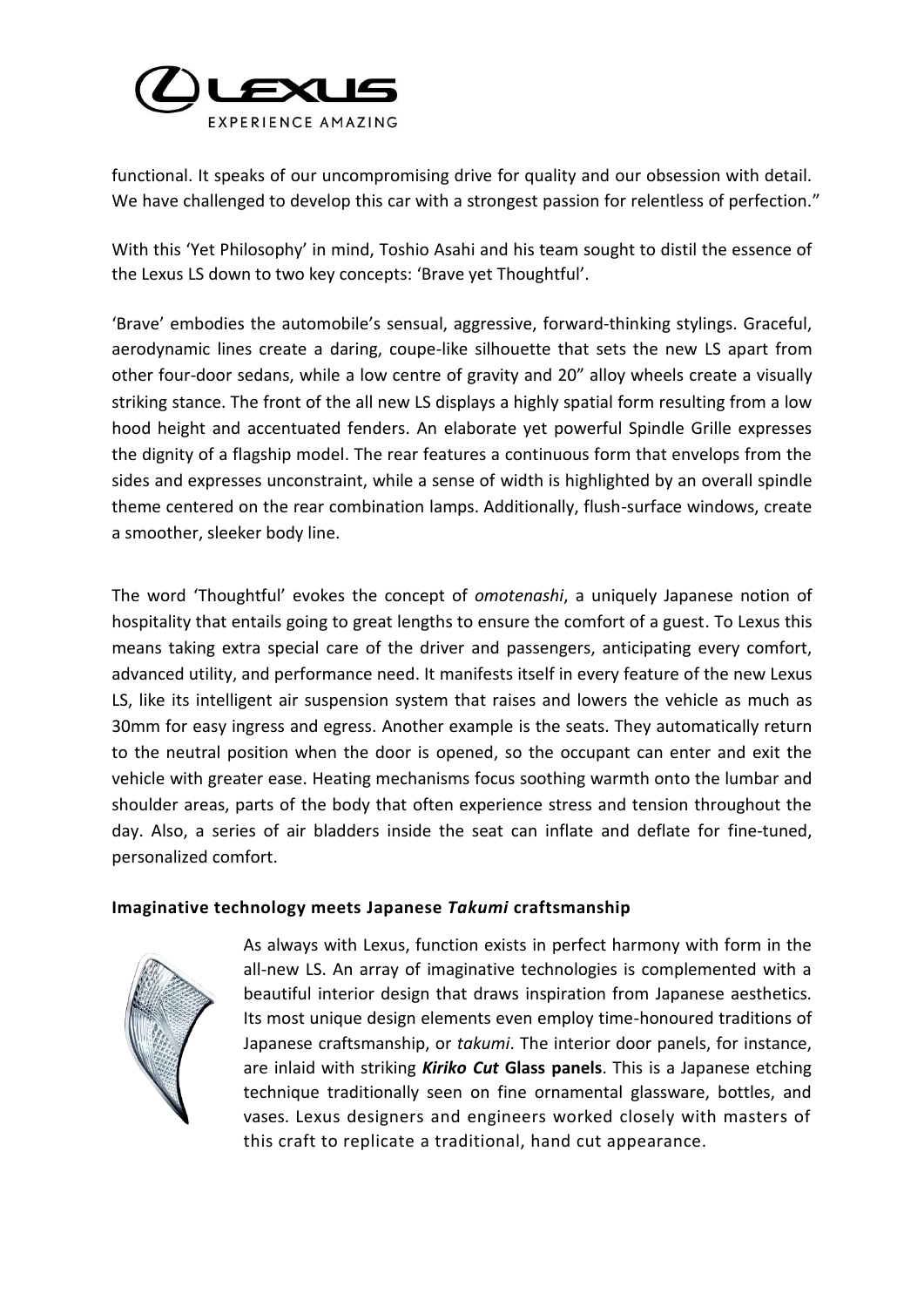

The *Kiriko Cut* Glass panels stand in elegant contrast to stitched leather upholstery, cool metal release handles, and another unique *takumi* design feature: panels upholstered in a supple, hand-pleated cloth. Inspired by **origami**, the Japanese art of paper folding, the design creates an interplay of texture, light, and shadow. And all of it is accentuated by an ambient lighting system inspired by Japanese *andon* lanterns.



## **Exhilarating performance Yet progressive comfort**

The all-new 2018 Lexus LS promises performance for the driver while providing comfort for the passenger. The basis for the model is a brand-new premium rear-wheel drive platform (Global Architecture – Luxury, GA–L) first realized for the flagship coupe, LC. It gives the LS the ability to offer a more dynamic experience on the road without compromising its exceptional level of comfort. Additionally, the LS500 comes with an all-new 3.5-liter, twin turbocharged V6 that delivers 421 PS. A new Multi Stage Hybrid System, which debuted in the LC 500h, combines a naturally aspirated Atkinson-cycle 3.5-liter V6 gasoline engine with electric motor to deliver 359 PS in LS500h.

For ultimate comfort, the new LS offers 28-way power adjustable front seats, while passengers in the left rear seat can relax with 22-way power rear seats. A maximum clearance of 1,020 mm ensures abundant leg room, enough to stretch out with a power ottoman. Meanwhile, they can enjoy a state-of-the art rear-seat entertainment system.

Finally, to maintain a constant comfortable temperature, the Lexus LS also includes Climate Concierge. This innovative system features infrared sensors that measure body surface temperatures in the front seats, to provide the most comfortable interior climate conditions for each vehicle occupant. It also features automatic seat heating and cooling functions as well as an independent control system divided into four zones. Temperature can be conveniently controlled via contact points on the seats.

Models available in Hong Kong include the LS350 Executive, LS500 Executive, LS500 Premium and LS500h Premium.

For more information, please visit the official website at: <http://www.lexus.com.hk/>ls/

-ENDS-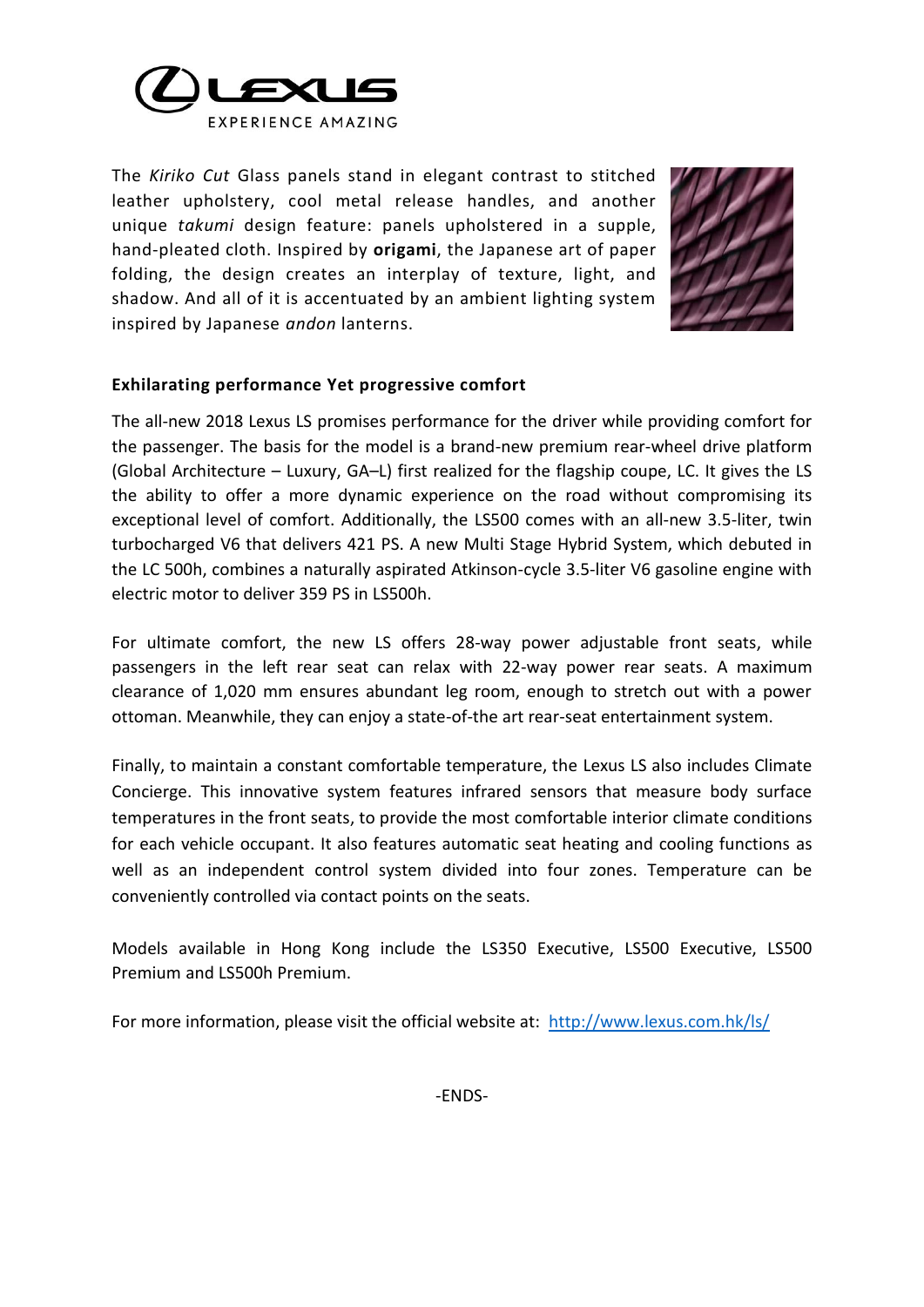



*The sensual, aggressive styling of the all-new 2018 Lexus LS*



*Thoughtful innovations, like 22-point electric adjustable rear seats with lumbar and shoulder heating ensure total comfort*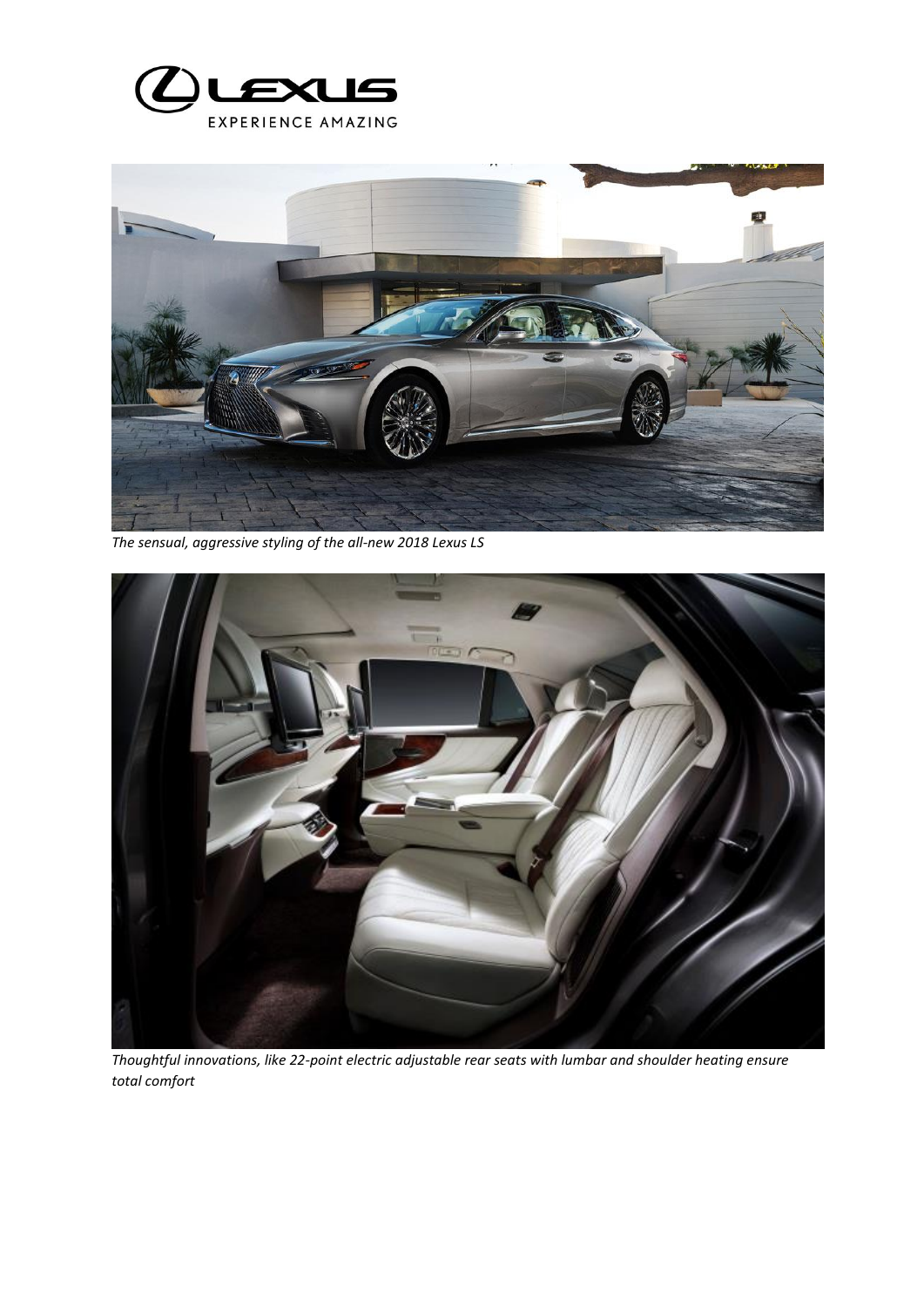



*The interior combines a cockpit for focused concentration on driving with exquisite relaxation befitting an exceptional luxury sedan.* 



*Eye-catching kiriko etched glass accents on the door panels of the Lexus LS*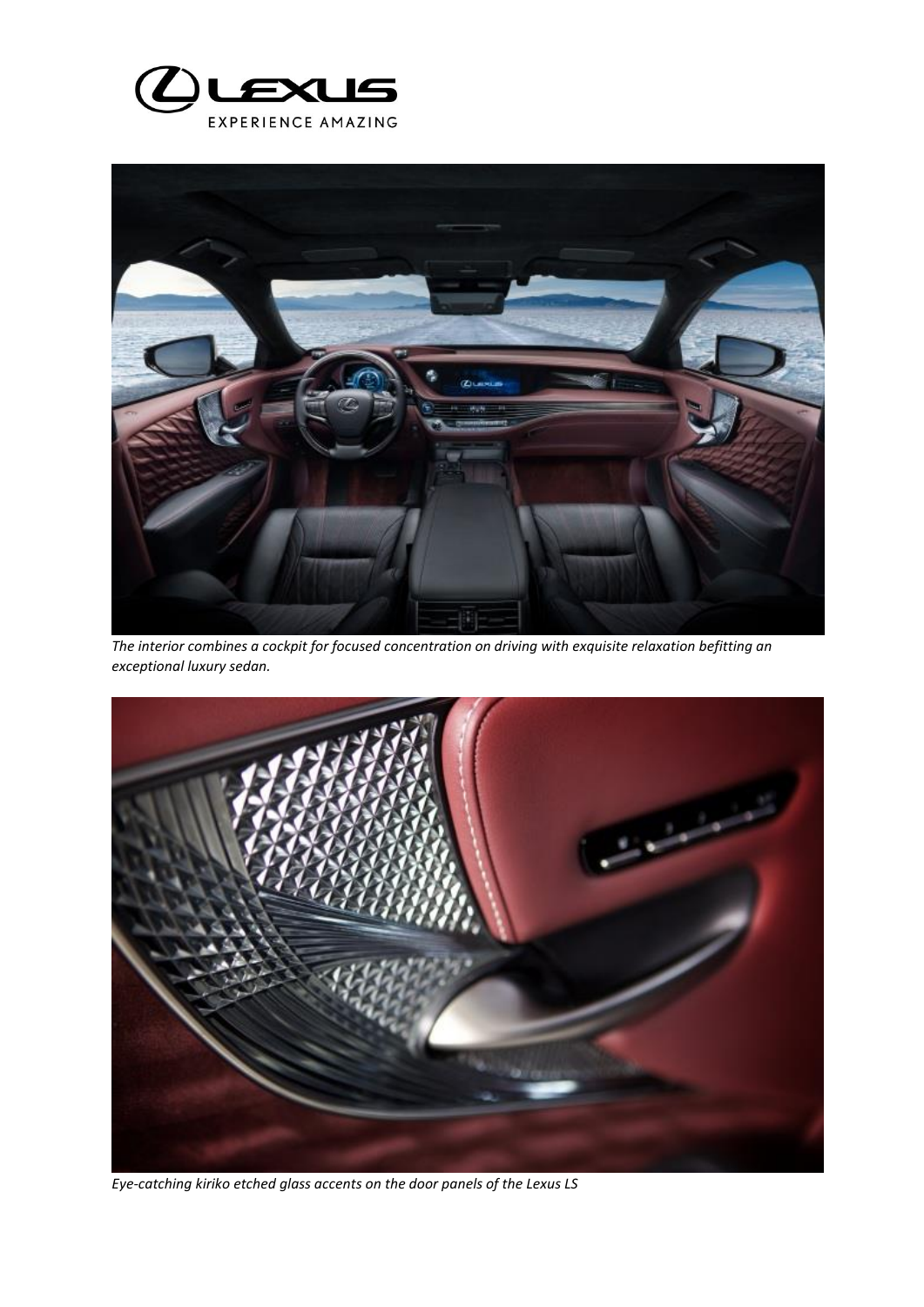



*Origami-inspired stylings give the door panels of the 2018 Lexus LS an artisanal touch*



*The all-new 2018 Lexus LS has sleek, daring coupe-like silhouette, while a low centre of gravity and 20" tires create a poised-to-pounce stance.*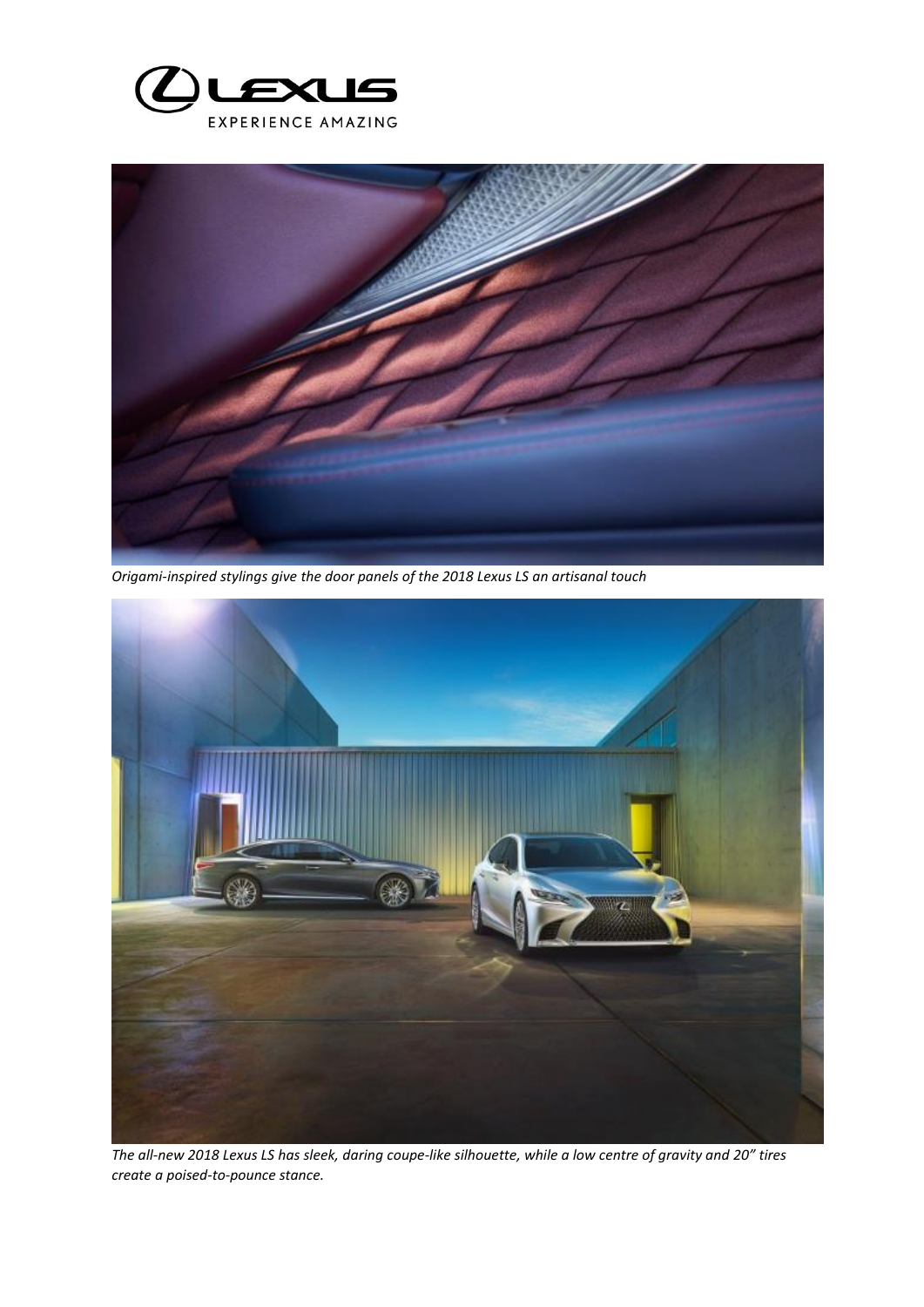



*At the launch ceremony of LS in Hong Kong, balancing a pyramid of champagne glasses on its hood in homage soul.* 



*Lexus' Chief Engineer Toshio Asahi unveils the 2018 LS at the Hong Kong launch ceremony*